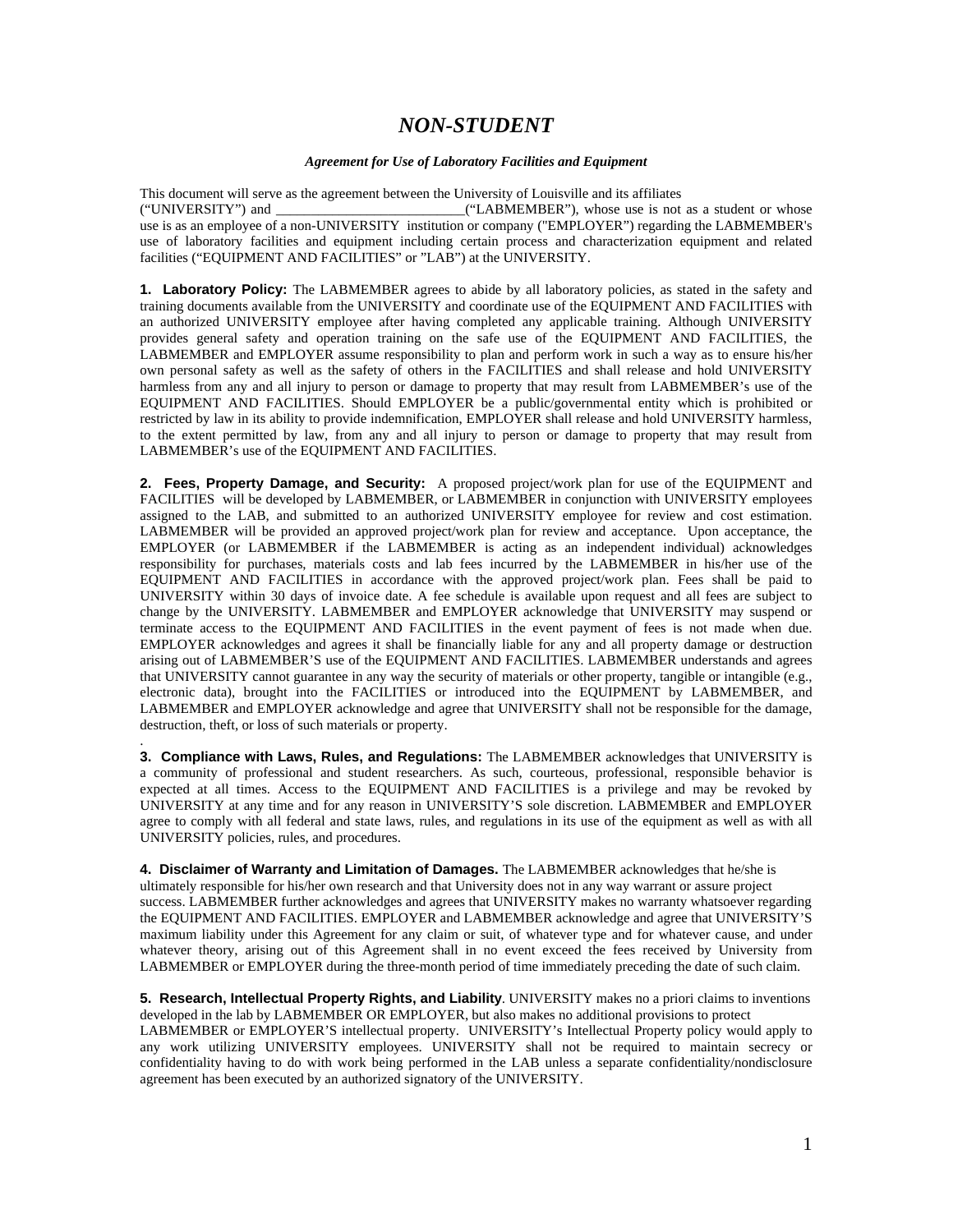**6. INDEMNIFICATION, RELEASE and INSURANCE:** The EMPLOYER acknowledges responsibility for the actions of LABMEMBER and for any damage or injury, whatsoever, caused by LABMEMBER in its use of the EQUIPMENT AND FACILITIES. LABMEMBER and the EMPLOYER understand that use of the EQUIPMENT AND FACILITIES may involve exposure to potentially hazardous conditions including, but not limited to, chemical, mechanical, electrical, thermal, and radiation hazards. Except to the extent of the UNIVERSITY's gross negligence, the LABMEMBER and the EMPLOYER shall release, hold harmless and indemnify UNIVERSITY, its officers, agents and employees from any and all claims, damages, costs (including reasonable attorney fees) and liabilities arising out of the LABMEMBER'S use of the EQUIPMENT AND FACILITIES or that may result from products or materials developed by LABMEMBER or EMPLOYER in such facilities (including, but not limited to, product liability claims and claims of intellectual property right infringement).

EMPLOYER shall maintain general liability insurance from an insurer acceptable to the University in an amount of coverage not less than \$1,000,000 per occurrence and \$2,000,000 per claim, naming UNIVERSITY as an additional insured as well as workers compensation coverage as required by laws. EMPLOYER shall provide certificates of insurance evidencing such coverage prior to its use of the equipment and will include UNIVERSITY as an additional insured on said certificates. All certificates of insurance must clearly state that EMPLOYER'S insurance is primary. If EMPLOYER'S insurance has a deductible, self-insurance retention or co-insurance penalties, then all such costs shall be the sole responsibility of the EMPLOYER. UNIVERSITY will not share in any policy deductibles.

**7.** The LABMEMBER authorizes the UNIVERSITY and its agents to obtain medical care for the LABMEMBER in the event that it is determined that in their opinion the LABMEMBER is in need of immediate emergency medical attention while the LABMEMBER is participating in the program. If such medical care is sought, the LABMEMBER authorizes any medical care facility or physician selected by the UNIVERSITY to perform whatever medical services are deemed necessary to preserve the LABMEMBER's life, health, and well-being. The LABMEMBER agrees to be responsible for and to indemnify and hold harmless the UNIVERSITY and any of its agents and employees for the payment of all costs and expenses resulting from any such medical care, hospitalization, and medical services for the LABMEMBER.

The LABMEMBER and the EMPLOYER warrant that they have fully read and agree to the terms of this Agreement. The individual signing below on behalf of EMPLOYER warrants that he/she has the authority to bind EMPLOYER to the terms of this Agreement.

## **LABMEMBER NAME**

**Signature of LABMEMBER** 

**Date:** 

 **Check if LABMEMBER is using the EQUIPMENT AND FACILITIES** as an individual (i.e. not as an employee)

| <b>EMPLOYER NAME</b> |  |
|----------------------|--|
|                      |  |

**By:**  $\blacksquare$ 

**Its:\_\_\_\_\_\_\_\_\_\_\_\_\_\_\_\_\_\_\_\_\_\_\_\_\_\_\_\_\_\_\_\_\_\_\_\_\_\_\_\_ Date:\_\_\_\_\_\_\_\_\_\_\_\_\_\_\_\_\_\_\_\_\_\_\_\_\_\_\_\_\_\_\_** 

**UNIVERSITY OF LOUISVILLE** 

**Its: \_\_\_\_\_\_\_\_\_\_\_\_\_\_\_\_\_\_\_\_\_\_\_\_\_\_\_\_\_\_\_\_\_\_\_\_\_\_\_ Date:\_\_\_\_\_\_\_\_\_\_\_\_\_\_\_\_\_\_\_\_\_\_\_\_\_\_\_\_\_\_\_**